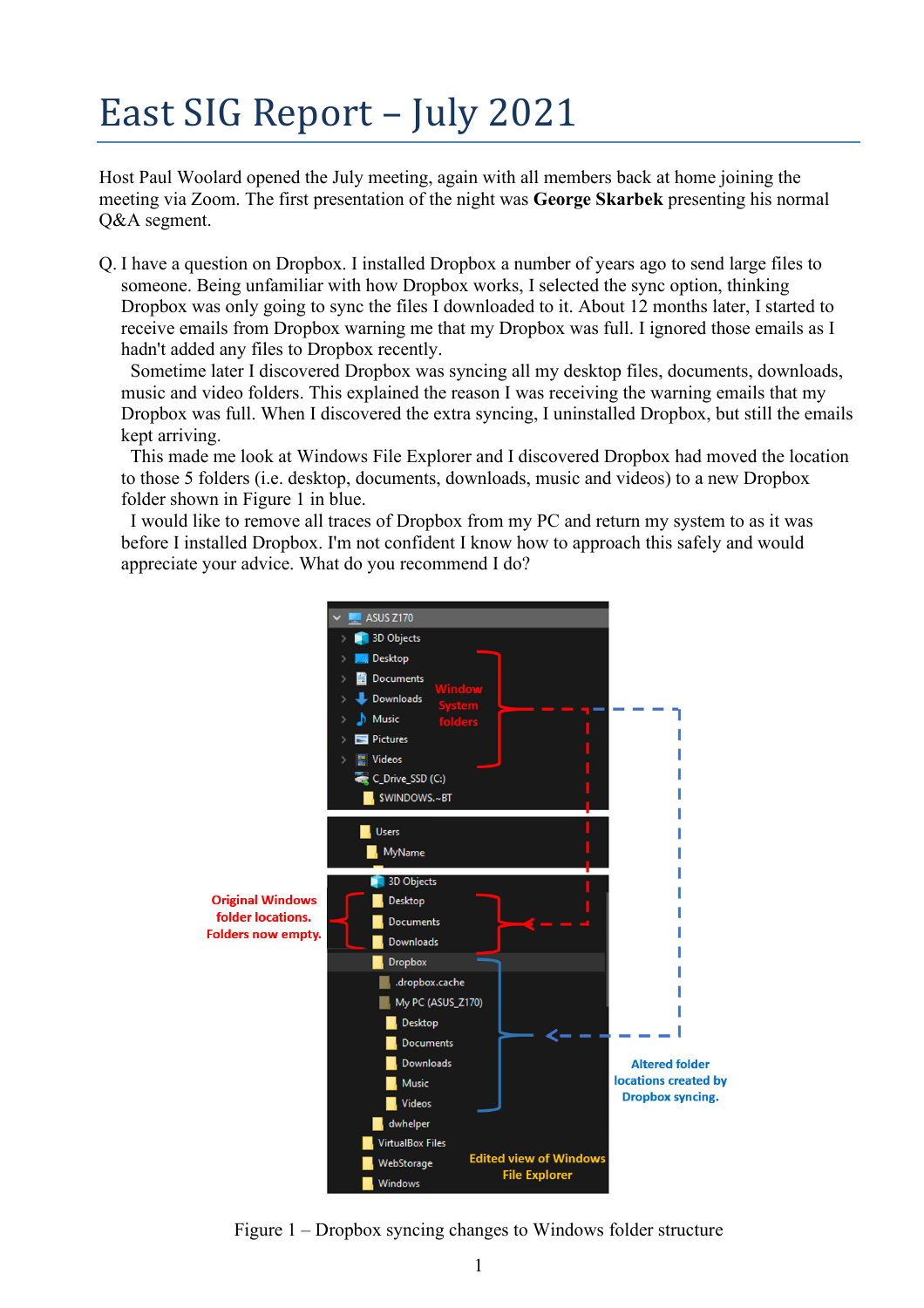A. I've heard of those problems from other people and I've encountered that myself. I'd used Dropbox in the past to sync photos from my phone so I wouldn't have to use a cable to download them to my PC. Sometime later and without my authorisation, Dropbox started synchronising files like you mentioned. I then went and made sure Dropbox didn't start, rather than uninstalling it like you did.

For downloads, which are normally through a browser, I would go to the browser settings and direct downloads to C:/Users/MyName/Downloads. For the other programs I don't know. You may have to search Professor Google to see if there is a way to restore the default locations for the other applications.

A word of warning for someone thinking of deleting all the stuff stored in the cloud. "You have to absolutely, be positively certain, beyond any shadow of doubt what so ever, that you're not deleting everything from your drive C." I know of people who have lost everything thinking it's only Dropbox, these are all backup, no, they were all originals from drive C. An awful lot of caution, checking and rechecking is needed before you start deleting the contents of a Dropbox.

**The solution** turned out to be fairly simple. However, all due care was exercised by the user as George suggested. By right clicking on the Windows "Desktop" System Folder (shown in Figure 1), select "Properties" then "Location". Next select "Move" and direct the Desktop folder from the Old Location (i.e. the Dropbox folder) to the correct New Location (Figure 2). After selecting "Yes" all desktop icons and files are moved to their original Windows locations. The same process is then repeated for the remaining System Folders, Documents, Downloads, Music and Videos. Note for this user the Pictures System folder had previously been moved to D:/Pictures.



Figure 2 – Returning Dropbox changes to Original Windows folder settings

Following Q&A, **Frank Maher** played a video on smart phone camera setting, that he felt would be of interest to members. Although the video applies to Samsung smart phones, some of the settings mentioned will be relevant to all brands. The YouTube video titled "5 Important Camera settings all Samsung Galaxy Owners need to Change ASAP", can be found at https://tinyurl.com/cbhjbamx.

The first setting recommended users change was to turn on "Tracking auto-focus". This feature retains focus on moving objects and is particularly useful when taking videos. "Tracking auto-focus" can also be used for still photography when the subject is moving. This is a feature only available with newer model Samsung phones, but is one many users may have overlooked. When using "Tracking auto focus" it only works on certain resolutions and when the video stabilizer is turned off, as both cannot work simultaneously.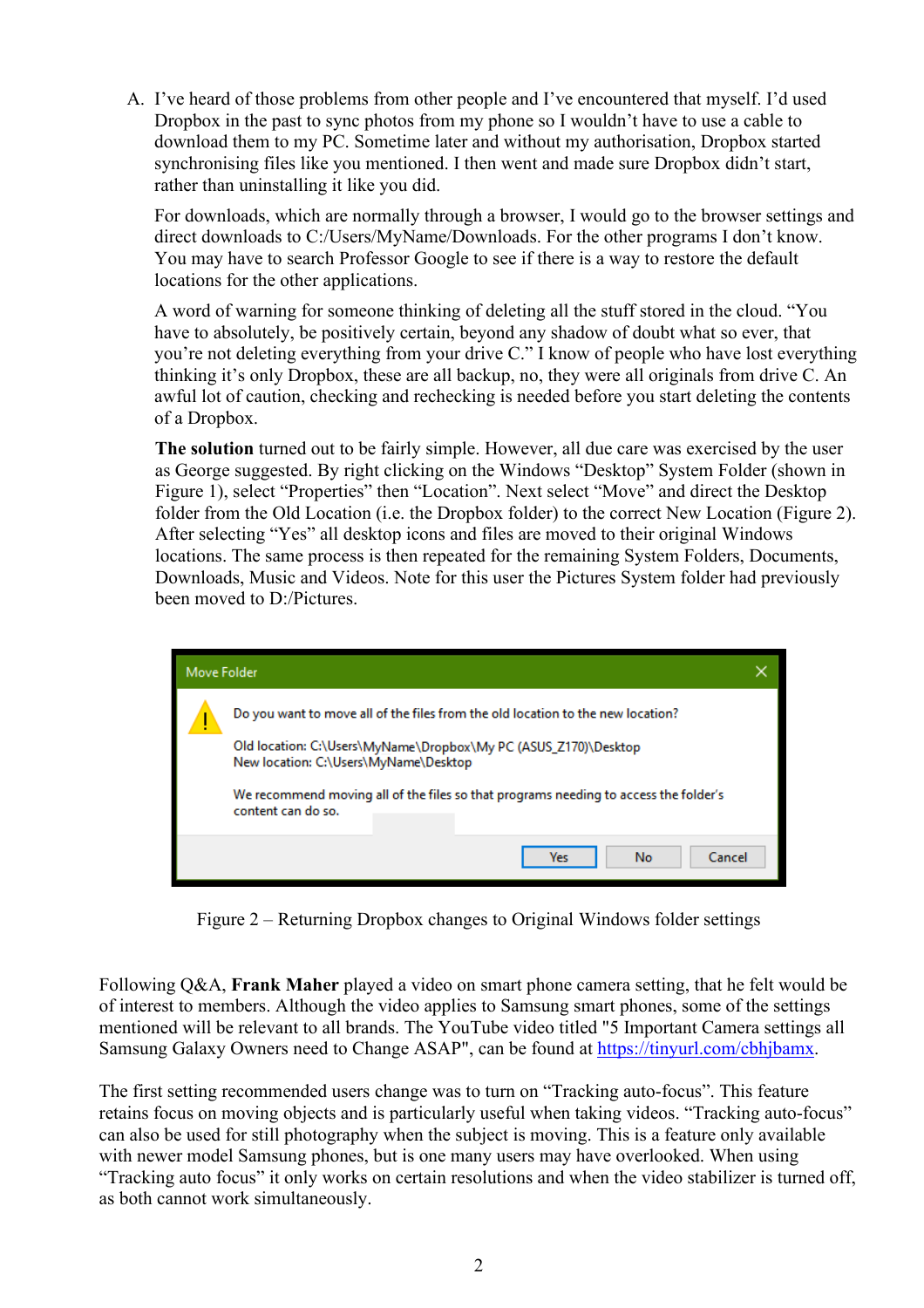When taking photographs, "Location tags" was another setting the reviewer covered that should be turned on. With both "Location tags" turned on and Samsung's gallery application set to "show info", numerous display options for the meta data were available, when reviewing photographs in the photo Gallery. The video covered this feature in detail, due to the varying options available when displaying photos and their metadata in Photo Gallery. When selecting a photo and scrolling down, in addition to the metadata, a Google map showing where the photo was taken is displayed.

Other settings recommended to change were:

- Enabling "Grid lines" to use for centreing a photo, to correctly set the horizon or taking photos using the rule of thirds.
- Turn on "Voice control" for taking photos and videos by using certain voice commands.
- Rearranging the camera's on-screen modes, to suit a user's requirements.

The final presentation of the night was by **Dave Botherway** who looked at the preview edition of the new Windows 11. First up Dave played a shortened version of the "Microsoft Windows 11 Reveal Event" presentation at https://tinyurl.com/3k5x7yhw

Key features of the Windows 11 preview version are:

- A new centre-aligned Taskbar and Start button
- A new design for the Start menu
- New look File Explorer
- Upgraded widgets
- Auto HDR for gaming
- Snap layout options for windows. (Easier to use than Fancy Zones in PowerToys)
- Better connection when using a second display
- A redesigned Settings interface
- A new Windows Store.
- Android apps will run on Windows 11. These will be available in the Microsoft Store via Amazon, but not apps from the Google Play store.
- Hardware requirements:
	- o Requires a computer running Intel's sixth or seventh-generation CPU. At the time of the announcement lower powered CPU's will not be able to update to Windows 11.
	- o Computers will need Trusted Platform Module (TPM) version 2.0
	- o Computers will need UEFI, Secure Boot capable.
	- o DirectX 12 compatible graphics / WDDM 2.x Graphics card
- Refer to https://tinyurl.com/yst6c8a9



Figure 3 – Windows 11 Start menu